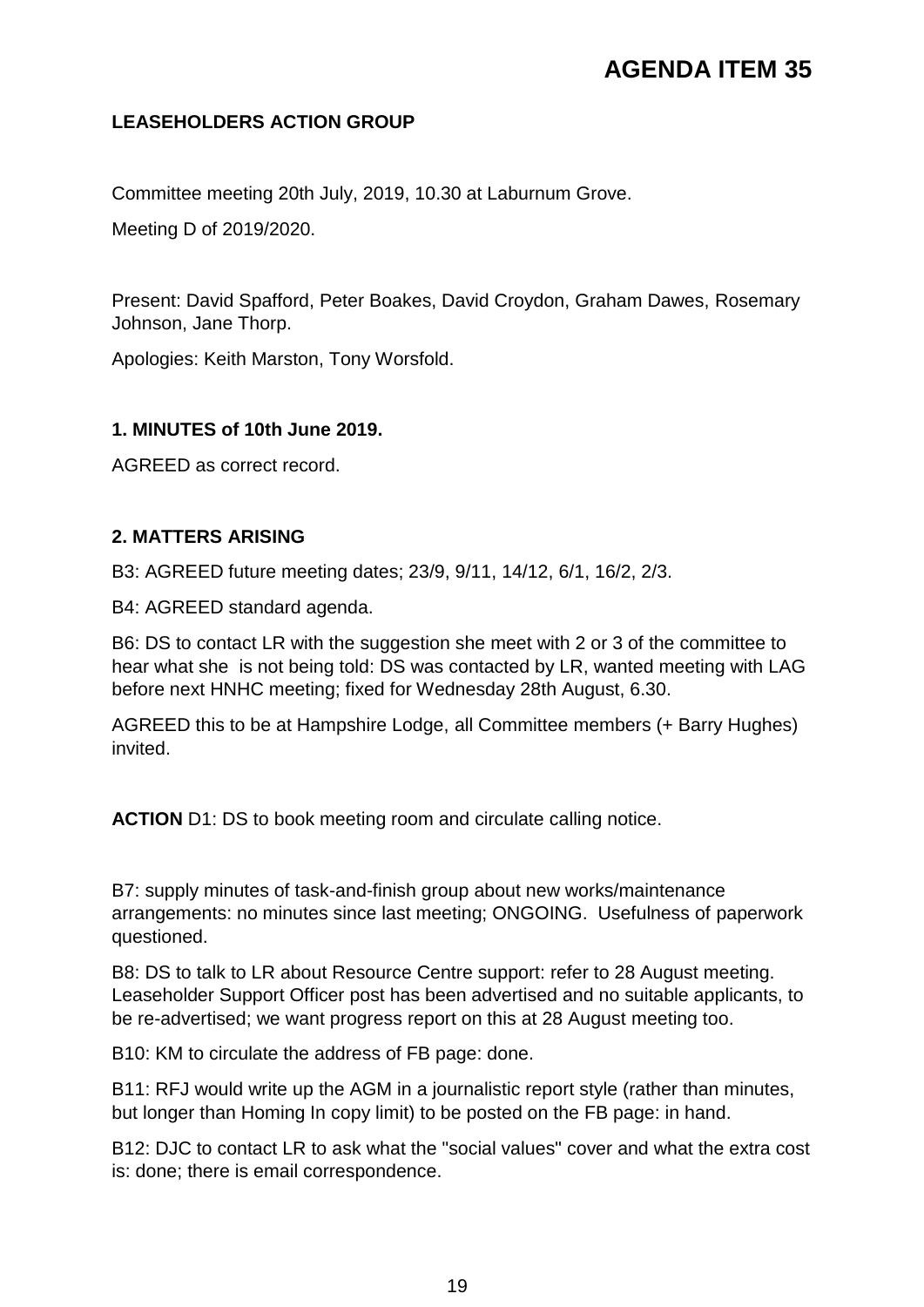**AGREED**: for agenda at 28 August meeting: we want to know the percentage cost of social values.

**AGREED**: every issue we take up with the council staff or members should have a "lead" committee member nominated to deal with it, and other committee members go through that lead person. Any committee person wishing to raise a general issue to raise with LAG committee first.

**ACTION** D2: JT to email all committee to explain this paragraph.

B13: RFJ to coordinate comments on council's AGM minutes; ALL to email their comments to RFJ: ongoing. Only one comment received; anyone got any more?

B14: RFJ to contact Barry (HI Editor): done. Next copy date 23 August.

**AGREED**: Include extending leases.

**ACTION** D3: PB/RFJ to discuss and arrange article.

B15: RFJ to contact Gary Gurr about situation on leaseholder survey; also to welcome him to his new job and look forward to seeing him at a meeting: done, waiting for Gary on next steps.

C1: GG to provide information on lease extension for circulation: ongoing.

C2: MR to write to all leaseholders on the estate about forward plans, and offering contact info: ongoing.

C3: GH to circulate draft template letters to committee: ongoing.

C4: BHCC to share Major Projects Summary report regularly with the committee, preferably circulated before the meeting: ongoing.

C5: Fran Hodgson to circulate T&F Group info: done.

C6: MR/GH to sort out data protection issues: ongoing.

C7: DS to fix next meeting venue etc.: done.

**AGREED**: all committee meetings with council staff to invite both local residents and local councillors; meetings without council staff we'll decide each time.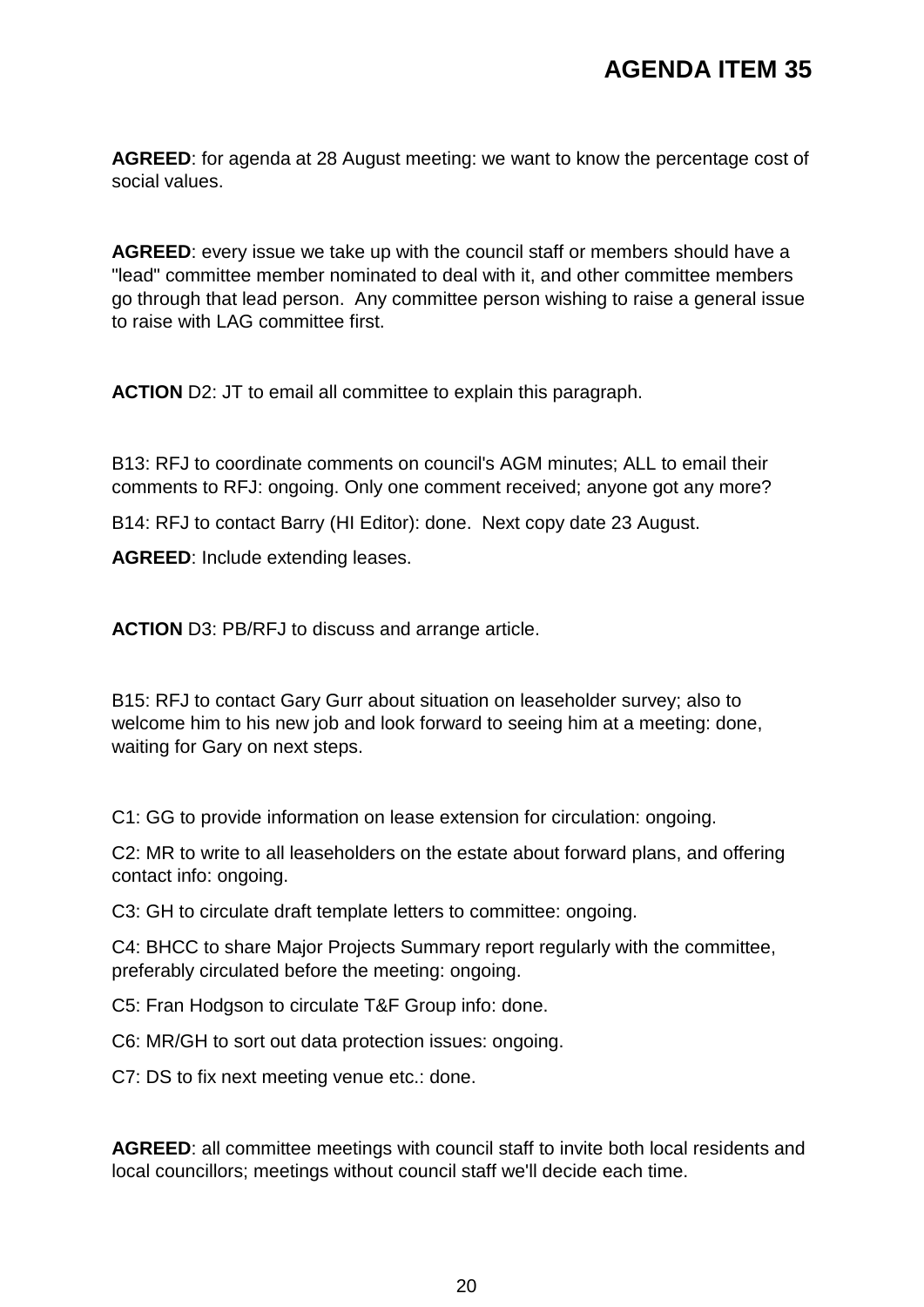**AGREED**: Did the council send out emails to all leaseholders on their list about this meeting? - this issue to be raised at 28th August meeting under LAG support.

JT proposed a leaseholders' newsletter to be sent out to all those on council's email list (draft to committee for agreement).

**AGREED**: to be raised for agreement to circulate by LR on 28 August.

**ACTION** D4: JT to draft and circulate.

**ACTION** D5: DS to arrange the agenda for 28 August meeting including items noted above.

## **3. LEASEHOLDER COMMUNICATION**

DS reported: he has fixed regular pre-meetings with Glyn Huelin to finalise agendas for committee meetings. Discussion about motivation and uses for these.

**ACTION** D6: DS to notify dates of these meetings, ALL to submit ideas/requests in advance.

## **4. ROUND ROBIN.**

PB lives further up Burstead Close. The building is due for roof works. Scaffolding has gone up; should be unnecessary as there is a roof access hatch.

Discussion of alternatives, including brackets to which a scaffolding doughnut could be fixed rather than needed to be built up from ground level (less hassle for residents and less security risk).

Noted that a recent Planning Committee had turned down an application for handrails round the edge of a flat roof on aesthetic grounds.

## **5. MAJOR WORKS**

Sunninghill Close emails - proposed new roof at high cost. This is labelled "Planned Works" rather than "Major Works".